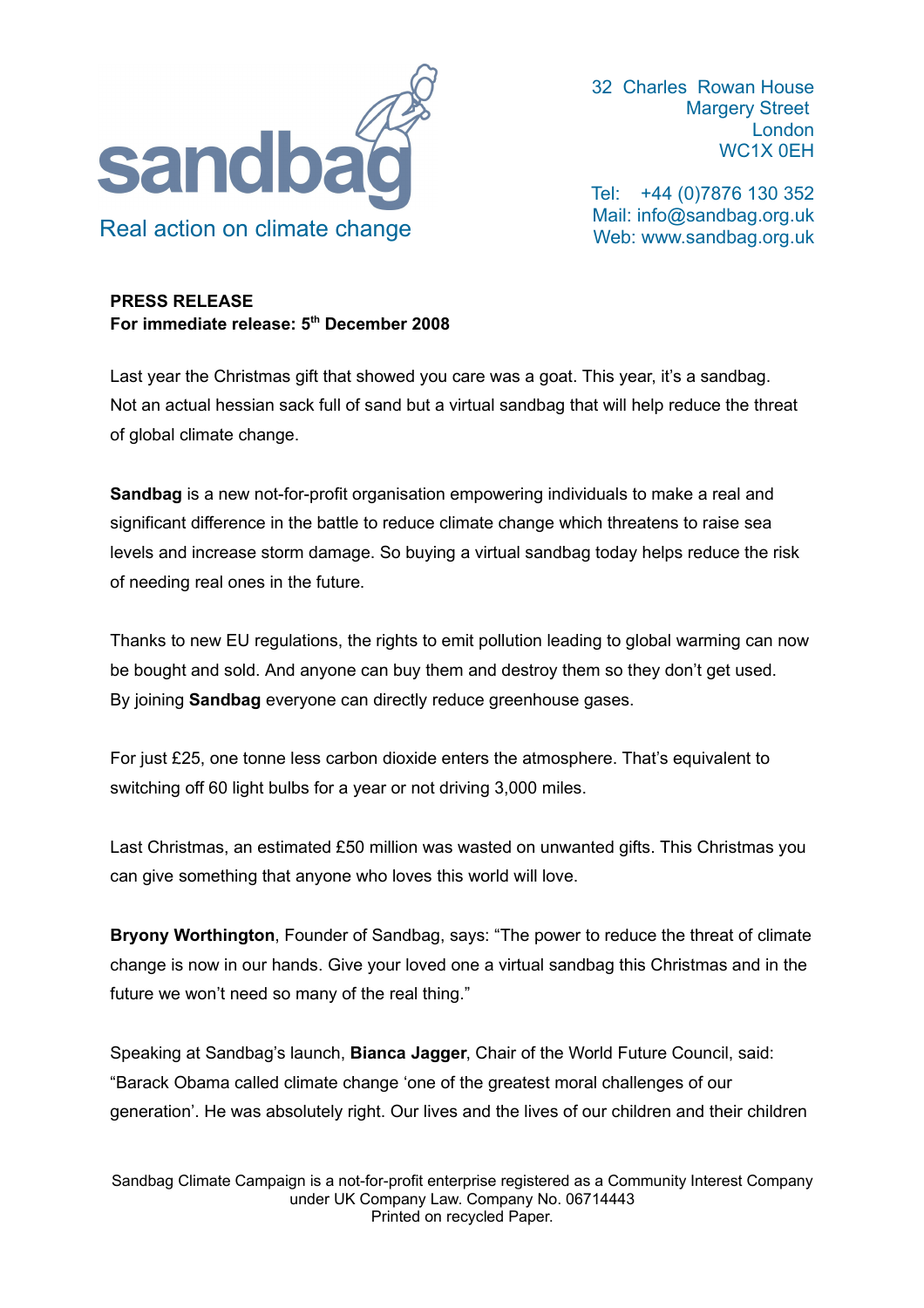

32 Charles Rowan House Margery Street London WC1X 0EH

Tel: +44 (0)7876 130 352 Mail: [info@sandbag.org.uk](mailto:info@sandbag.org.uk) Web: www.sandbag.org.uk

are at stake. We are already running the risk of condemning future generations to the ravages of global warming. If we do not act now, the battle will be lost."

If you send someone a **Sandbag** this Christmas, they will receive an attractive greetings card and personalised message and, within six months, they will receive notification of the unique ID number of the permit which has been cancelled in their name. Gifts are available now from the **Sandbag** website [\(www.sandbag.org.uk\)](http://www.sandbag.org.uk/).

---

Notes to Editors:

- 1. Sandbag is a new web-based campaign to help individuals take real action against the threat of climate change. It works by buying up carbon permits which are currently available in the carbon emissions trading scheme. Sandbag was launched on Sept 16<sup>th</sup> 2008
- 2. For more information please call 07876 130 352, visit [sandbag.org.uk](mailto:sandbag.org.uk) or email: [info@sandbag.org.uk.](mailto:info@sandbag.org.uk) For press enquiries, call Jo Moulds on 020 7359 7961, 07968 801467 or email [jo@sandbag.org.uk.](mailto:jo@sandbag.org.uk)
- 3. Why ´Sandbag´? Increasing global temperatures will lead to higher sea levels and more severe weather. Sandbags are a traditional form of self defence against threats – our campaign is a way of defending ourselves against the threat of climate change so that we will need fewer real sandbags in the future
- 4. About the organisation: Sandbag is registered as a not-for-profit Community Interest Company in the UK. The founder Bryony Worthington is an experienced campaigner in the field of climate change and an expert in emissions trading policy. She previously set up the Friends of the Earth ´Big Ask´ campaign, worked inside Government on the drafting of the Climate Change Bill and acted as a climate change adviser to a leading UK energy company
- 5. Sandbag is a member of The Guardian Environment Network
- 6. Read more about the Sandbag campaign at: <http://www.guardian.co.uk/environment/2008/sep/12/carbonemissions.carbonoffsetprojects> Guardian weekly science podcast: <http://www.guardian.co.uk/science/audio/2008/jun/23/science.weekly.podcast>
- 7. Sandbag in pictures: